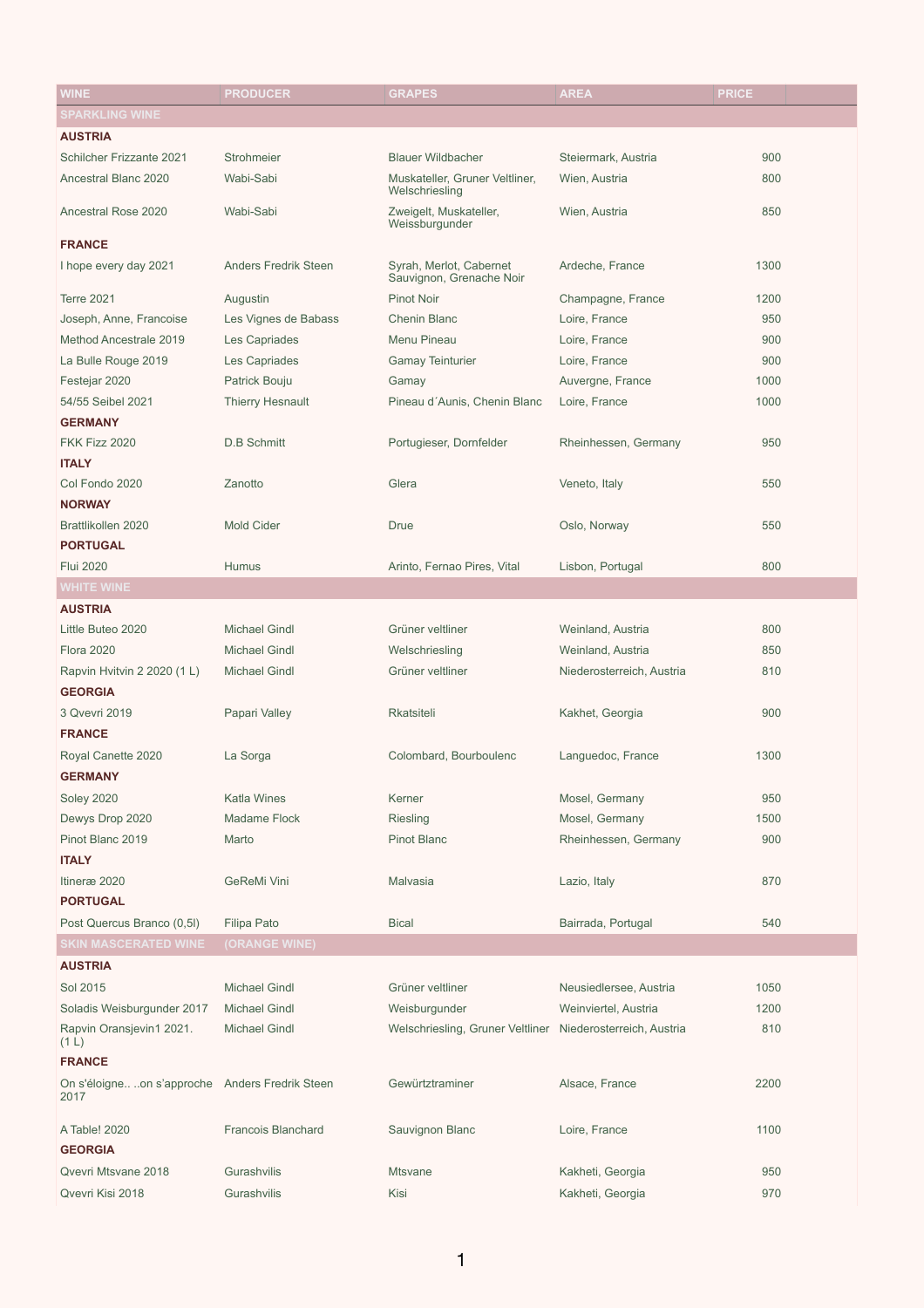| <b>WINE</b>                                 | <b>PRODUCER</b>                   | <b>GRAPES</b>                                 | <b>AREA</b>           | <b>PRICE</b> |
|---------------------------------------------|-----------------------------------|-----------------------------------------------|-----------------------|--------------|
| <b>GERMANY</b>                              |                                   |                                               |                       |              |
| <b>Dimon 2020</b>                           | <b>Katla Wines</b>                | Pinot Gris, Riesling                          | Mosel, Germany        | 1000         |
| Schmeterling 2020                           | <b>Madame Flock</b>               | Muller Thurgau, Riesling,<br>Kerner           | Mosel, Germany        | 900          |
| <b>ITALY</b>                                |                                   |                                               |                       |              |
| Sotto Banco 2020                            | Andrea Occipinti                  | Procaninco                                    | Lazio, Italy          | 650          |
| Lacrima di Gwelf 2020                       | Az Agr. Manuel Pulcini            | Trebbiano, Malvasia                           | Toscana, Italy        | 750          |
| Serragghia Bianco Zibbio<br>Vino Secco 2020 | Gabrio Bini                       | Zibibbo                                       | Sicily, Italy         | 1800         |
| <b>Panda 2020</b>                           | Lammidia                          | Moscato Rosa del Trentino                     | Abruzzo, Italy        | 950          |
| Anfora Possibilmente 2020                   | Lammidia                          | Pecorinio                                     | Abruzzo, Italy        | 1200         |
| Verdeca 2021                                | Petracavallo                      | Verdeca                                       | Puglia, Italy         | 950          |
| <b>Oua2 2020</b>                            | La Ricolla                        | Vermentino                                    | Liguria, Italy        | 1000         |
| Karkinos 2020                               | Pistis Sophia                     | Pecorinio                                     | Abruzzo, Italy        | 850          |
| Magnitis 2020                               | Sophia Pistis                     | Malvasia                                      | Abruzzo, Italy        | 850          |
| <b>Oua2 2020</b>                            | La Ricolla                        | Vermentino                                    | Liguria, Italy        | 1000         |
| <b>Rina 2021</b>                            | Vite Ad Ovest                     | Catarratto Bianco                             | Marsala, Italy        | 950          |
| <b>SPAIN</b>                                |                                   |                                               |                       |              |
| Perill Blanc 2018                           | <b>Clos Lentiscus</b>             | Xarel-lo                                      | Catalunya, Spain      | 1000         |
| La Fusta 2020                               | La Salada                         | Xarel-lo                                      | Catalunya, Spain      | 1000         |
| <b>PINK WINE</b>                            |                                   |                                               |                       |              |
| <b>AUSTRIA</b>                              |                                   |                                               |                       |              |
| <b>N32</b>                                  | Strohmeier                        | <b>Blauer Wildbacher</b>                      | Weinland, Austria     | 900          |
| Rose vom Opok 2020                          | Maria & Sepp Muster               | Blauer Wildbacher,<br>Blaufrankisch, Zweigelt | Steiermark, Austria   | 1100         |
| <b>Mo Rose 2020</b>                         | <b>Martin Obenaus</b>             | Zweigelt                                      | Weinland, Austria     | 680          |
| <b>FRANCE</b>                               |                                   |                                               |                       |              |
| Grolleau 2021                               | <b>Catherine et Pierre Breton</b> | Grolleau                                      | Loire, France         | 670          |
| Rose Boheme 2021                            | <b>Julien Peyras</b>              | Grenache, Syrah                               | Languedoc Roussillon, | 850          |
| <b>GEORGIA</b>                              |                                   |                                               | $F_{r \cap n \cap n}$ |              |
| Tavkeri Rose 2018                           | <b>Sister's Wine</b>              | <b>Tavkeri</b>                                |                       | 1000         |
|                                             |                                   |                                               | Kaheti, Georgia       |              |
| <b>ITALY</b>                                |                                   |                                               |                       |              |
| Roxanne 2020                                | GeReMi                            | Aleatico, Grechetto,                          | Lazio, Italy          | 1000         |
| Flamingo 2020                               | Lammidia                          | $10$ +++ grapes                               | Abruzzo, Italy        | 890          |
| Rosato 2019                                 | Lammidia                          | Montepulciano d'Abruzzo                       | Abruzzo, Italy        | 900          |
| <b>RED WINE</b>                             |                                   |                                               |                       |              |
| <b>AUSTRIA</b>                              |                                   |                                               |                       |              |
| Mo Rot 2018                                 | <b>Martin Obenaus</b>             | Zweigelt                                      | Weinviertel, Austria  | 680          |

**CROATIA**

| Kaamen II 2020                                                                       | <b>Vinas Mora</b>           | Debit, Marasita, Plavina, Lasin        | Primosten, Croatia | 1100 |
|--------------------------------------------------------------------------------------|-----------------------------|----------------------------------------|--------------------|------|
| <b>FRANCE</b>                                                                        |                             |                                        |                    |      |
| Quand tu balances jeg te<br>tiens au bout du doigt, et je te<br>ramène vers moi 2021 | <b>Anders Fredrik Steen</b> | Marsanne, Sauvignon Blanc,<br>Carignan | Ardeche, France    | 1600 |
| Madeleine 2020                                                                       | <b>Les Dolomies</b>         | Gamay                                  | Jura, France       | 1100 |
| Coteaux Bourguignons Rouge<br>2021                                                   | <b>Chapuis Frères</b>       | Gamay                                  | Burgund, France    | 1000 |
| Baconelle 2020                                                                       | Marula                      | <b>Cabernet Franc</b>                  | Loire, France      | 900  |
| Vicini Pinot Nero 2018                                                               | Jean Yves Peron             | <b>Pinot Nero</b>                      | Savoie, France     | 1300 |
| Big Bunch Theory, Go<br>Together 2020                                                | <b>Patrice Beguet</b>       | Grenache, Gamay, Trousseau             | Jura, France       | 950  |
| <b>S17</b>                                                                           | Mazière                     | Syrah                                  | Languedoc, France  | 1400 |